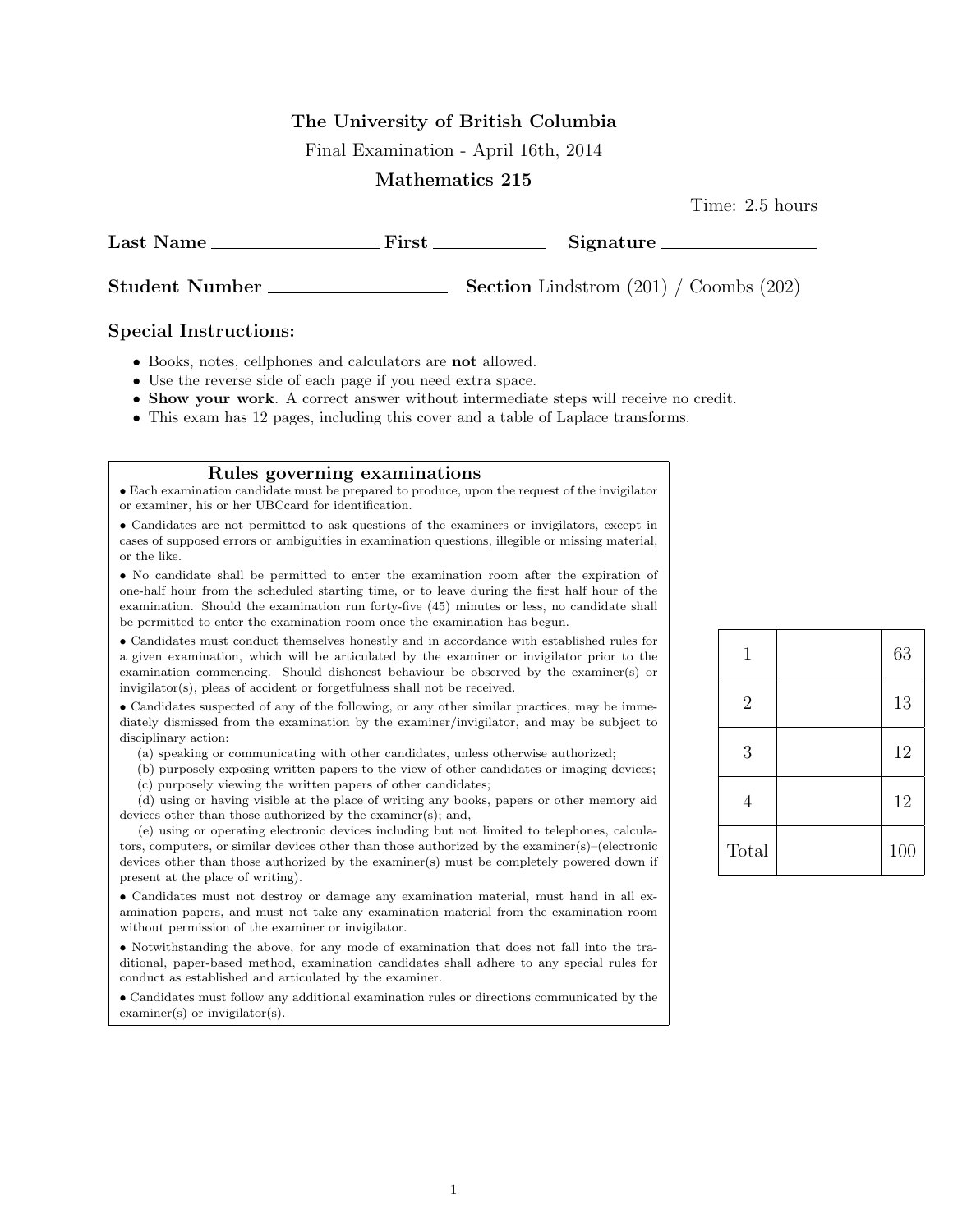Problem 1 (63 Marks) This problem has nine parts. Each part is worth 7 marks. Write your final answers in the boxes. Show your work. A. Solve  $y' + y = t$  for  $y(t)$ , subject to  $y(0) = -2$ .

 $y(t) =$ 

B. Solve  $\frac{dy}{dx} = xy + x + y + 1$  for  $y(x)$ , subject to  $y(1) = 1$ . Hint: Factor it.

Г

$$
y(x) =
$$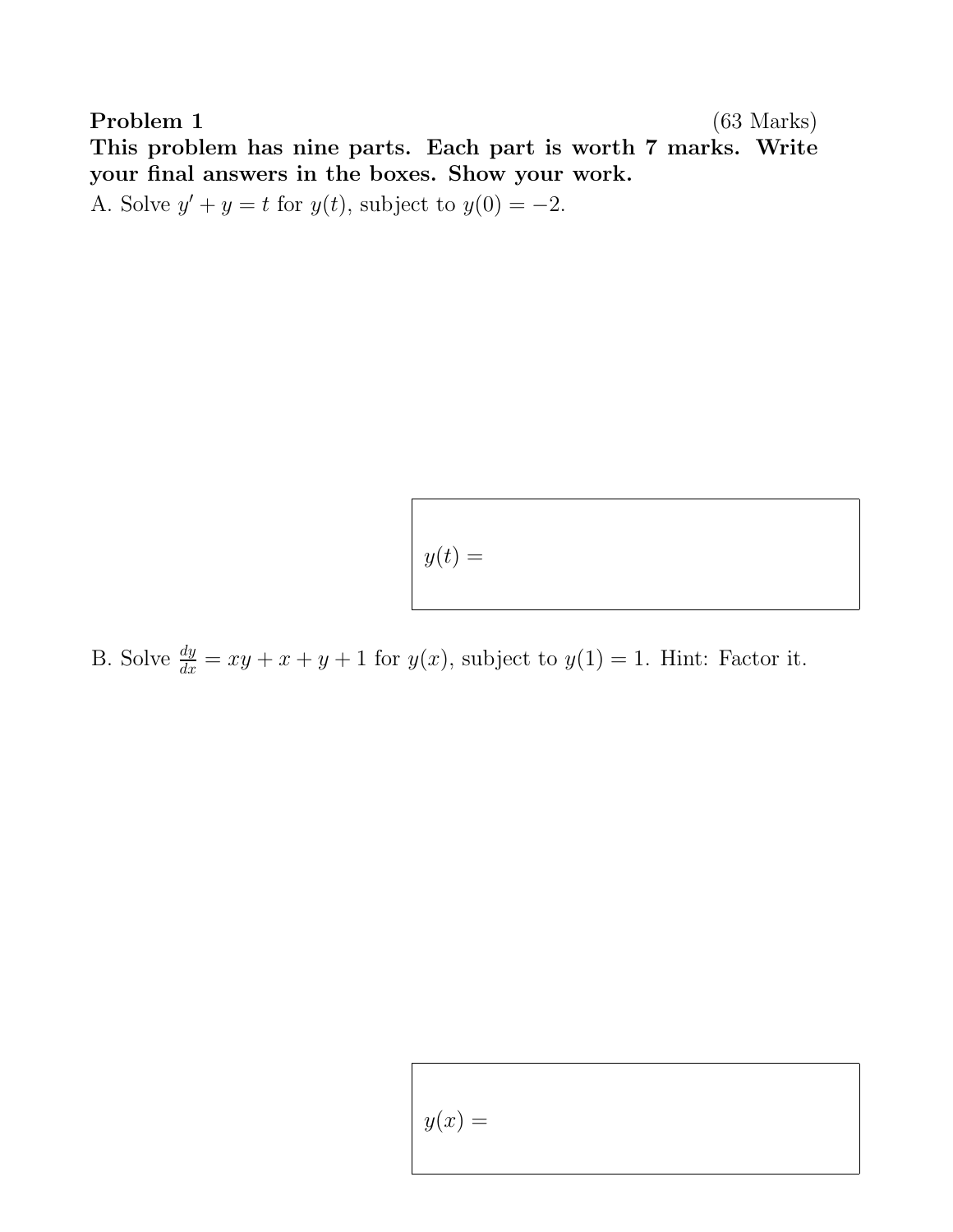C. Consider  $\frac{dy}{dt} = y(1-y)(2-y)$ . For what possible initial conditions  $y(0)$ does  $\lim_{t\to\infty} y(t) = 1$ ?



$$
y(t) =
$$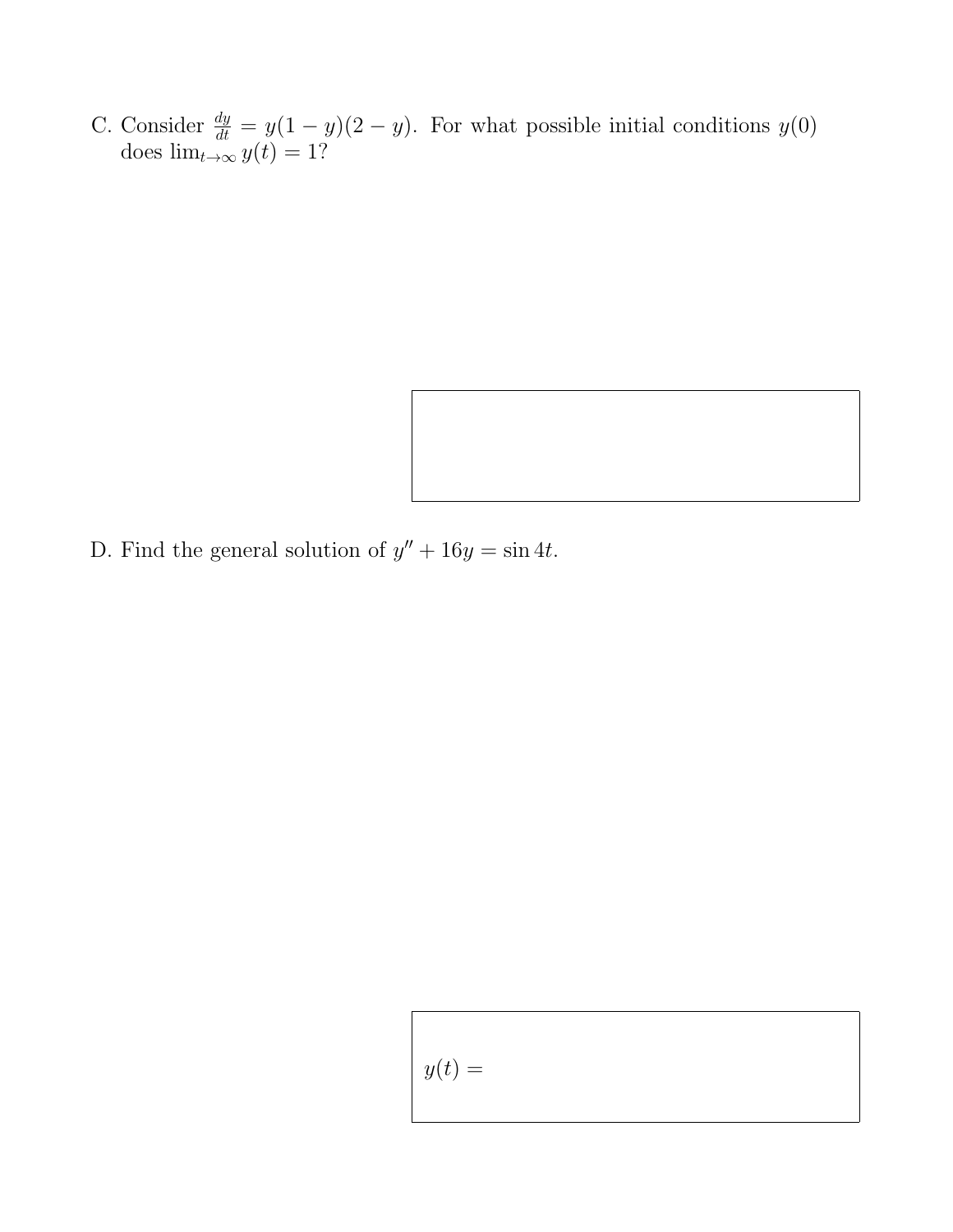E. Find the general solution of the differential equation system:

$$
\frac{d\vec{y}(t)}{dt} = \begin{pmatrix} 7 & 3 \\ 5 & -7 \end{pmatrix} \vec{y}(t).
$$

$$
\vec{y}(t) =
$$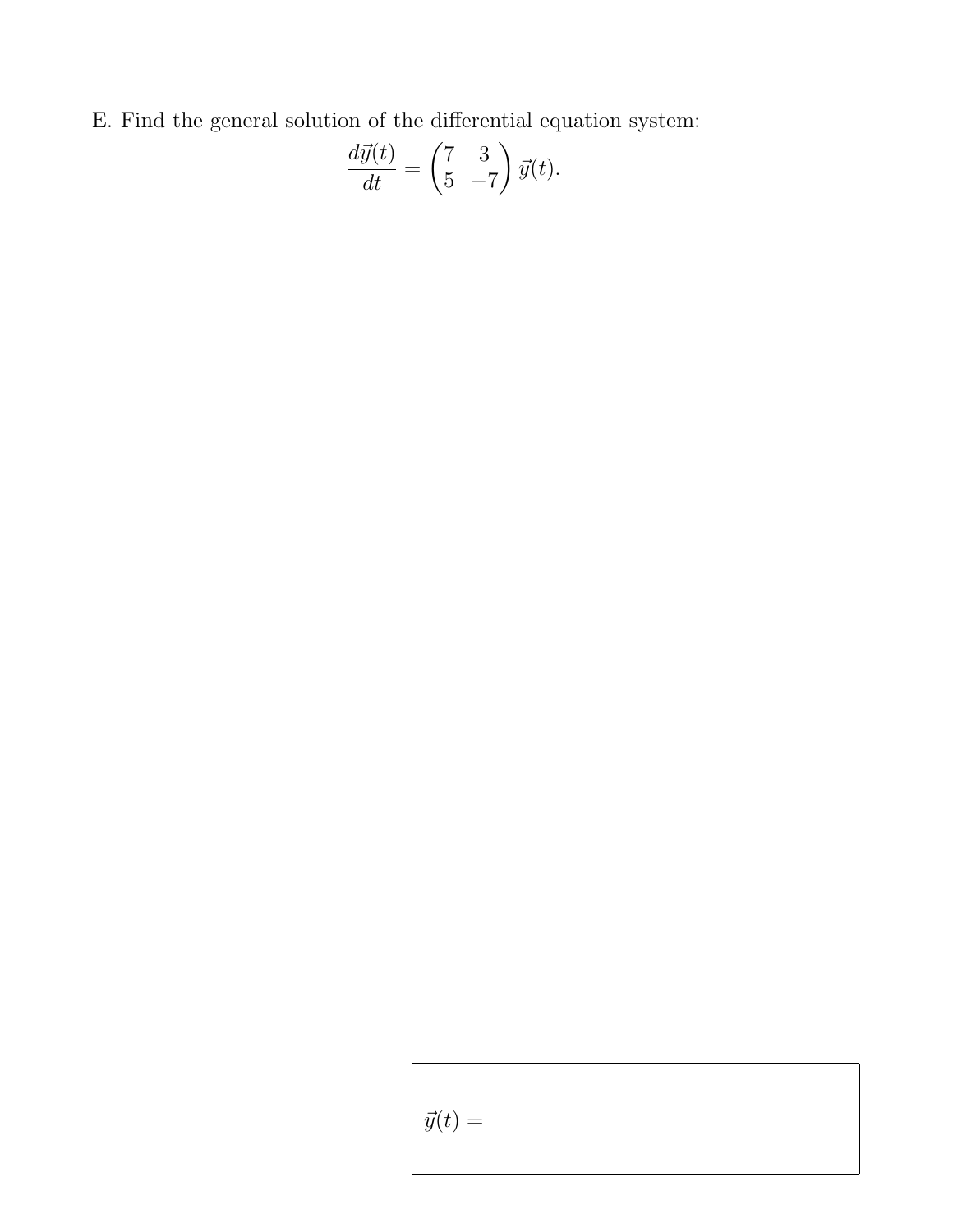F. Find the inverse Laplace transform of  $F(s) = \frac{s^2}{(s^2+1)}$  $\frac{s^2}{(s^2+100)^2}$ .

$$
f(t) =
$$

G. Use two steps of Euler's method with time step  $h = 0.5$  to estimate  $y(1)$ for the following problem:

$$
y'(t) = (2t - y)^2
$$
,  $y(0) = 2$ 

 $y(1) \simeq$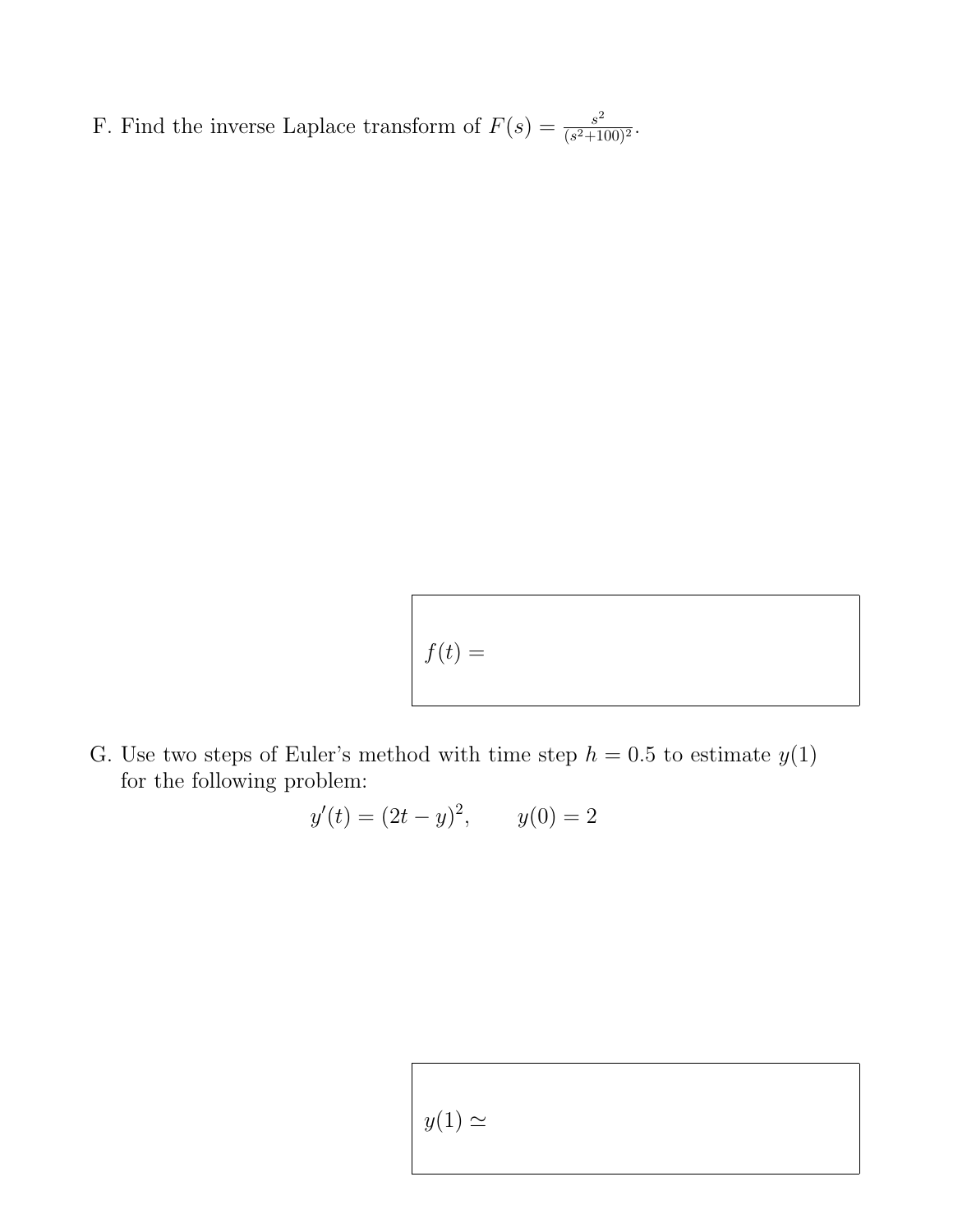### H. The angle of a pendulum satisfies

 $L\theta''(t) + c\theta'(t) + g\theta(t) = 0$ where L is the length (which can be changed),  $c = 0.1$  m/s, and  $g = 10$  $m/s<sup>2</sup>$ . Find the maximum frequency (in Hertz) of the pendulum over all possible lengths L.

Maximum frequency =

I. Given  $L[\sqrt{t}] = \frac{\sqrt{\pi}}{2e^{3}}$  $\frac{\sqrt{\pi}}{2s^{3/2}}$ , find  $L\Big[$  $\frac{1}{\sqrt{2}}$ t i .

$$
L\left[\frac{1}{\sqrt{t}}\right] =
$$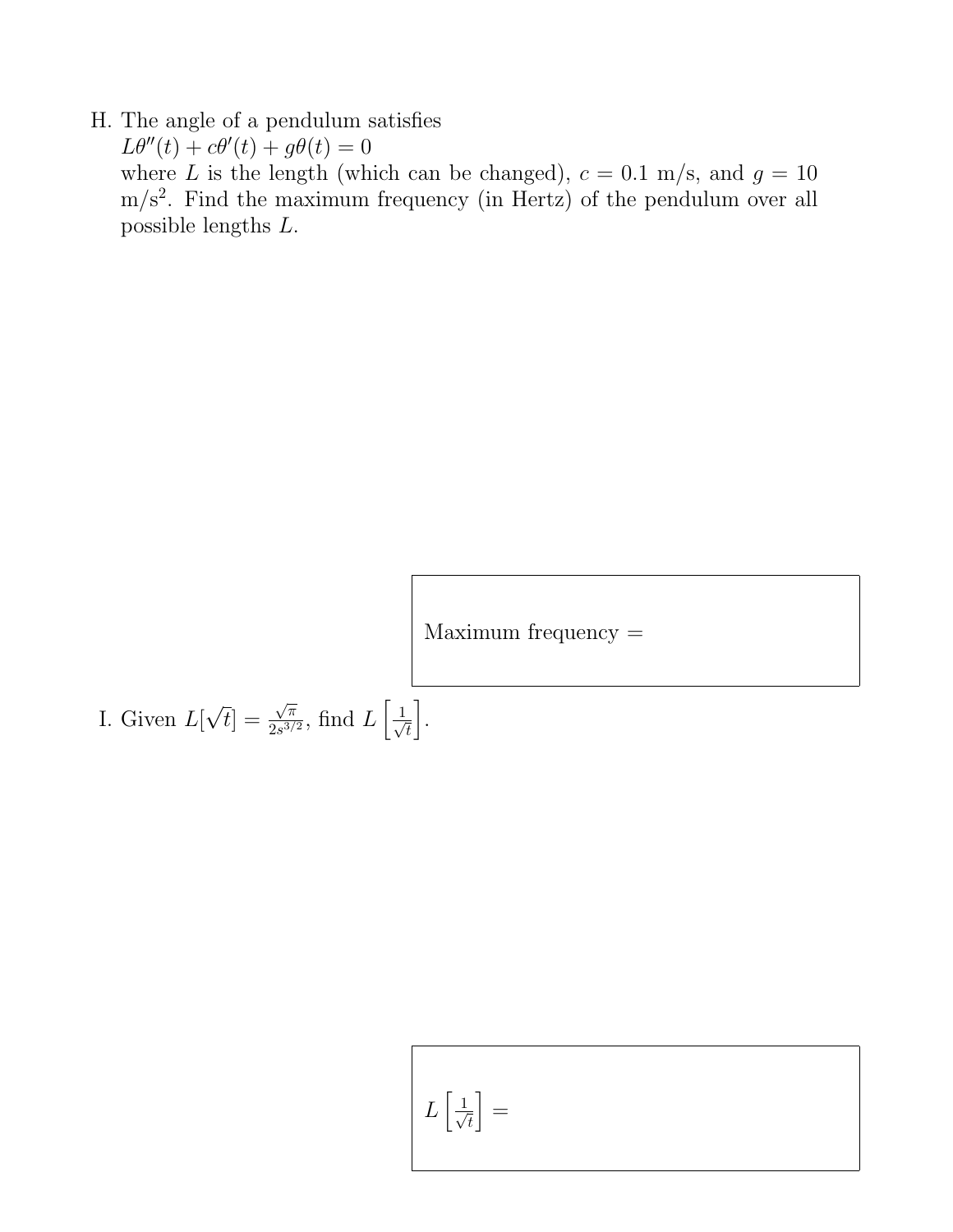### Problem 2 (13 Marks)

Use Laplace transforms to solve the initial value problem:

$$
y'' + 2y = \delta(t - 1) + u\left(t - \frac{\pi}{2}\right)\sin t, \qquad y(0) = y'(0) = 1,
$$

where  $u(t)$  is the unit step function with a step at  $t = 0$ .

 $y(t) =$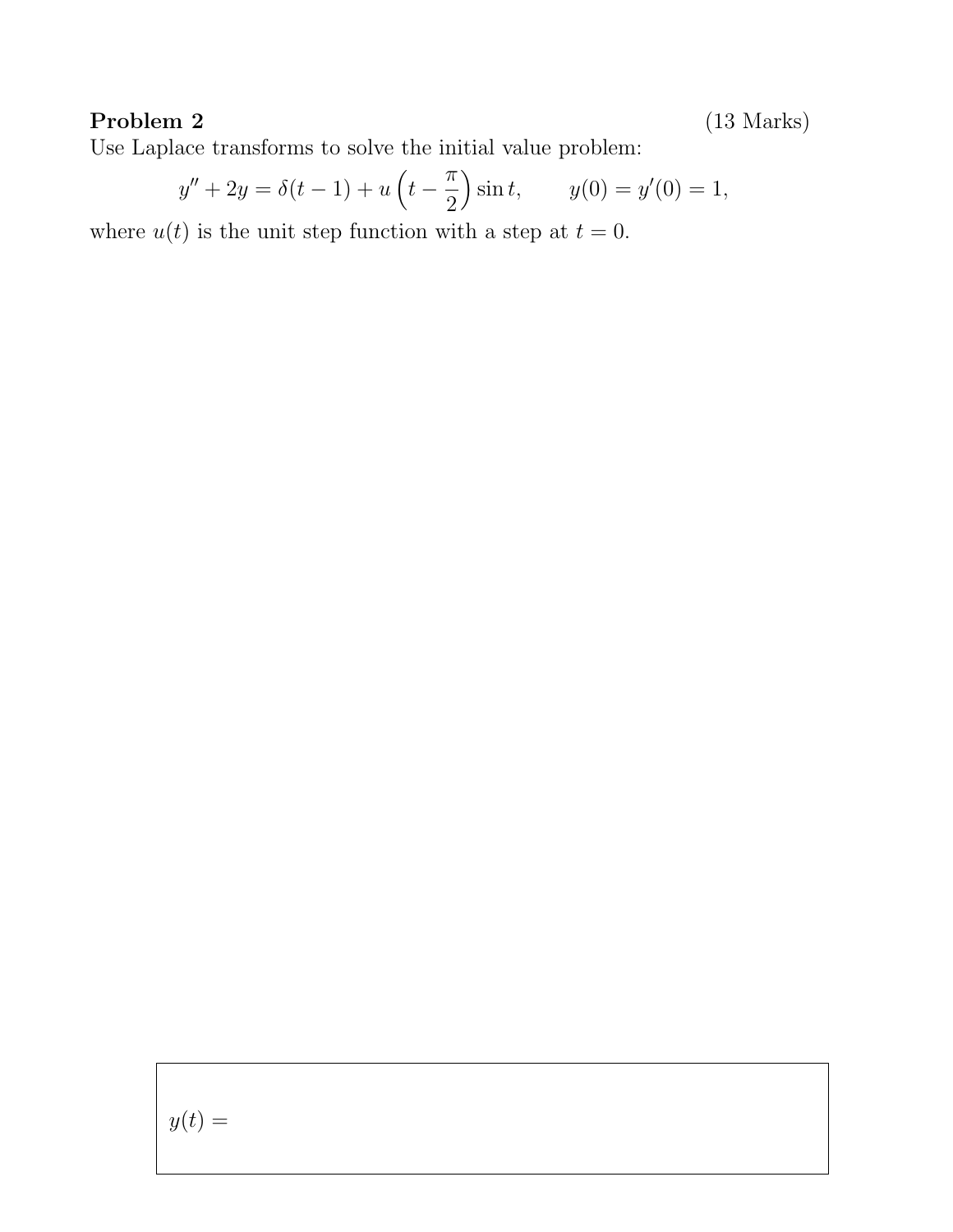### Problem 3 (12 Marks)

A small mass can move along the x−axis between two large masses located at  $x = -1$  and  $x = +2$ . When subjected to a linear drag its position  $s(t)$ obeys the differential equation:

$$
s''(t) = \frac{-1}{(s+1)^2} + \frac{4}{(s-2)^2} - s'(t), \qquad -1 < s < 2.
$$

(a) Convert this equation to a first-order nonlinear system valid for  $-1$  <  $s < 2$ .

(b) Find the equilibrium solution of the first order system from (a).

(c) Classify the equilibrium solution.

The equilibrium point is a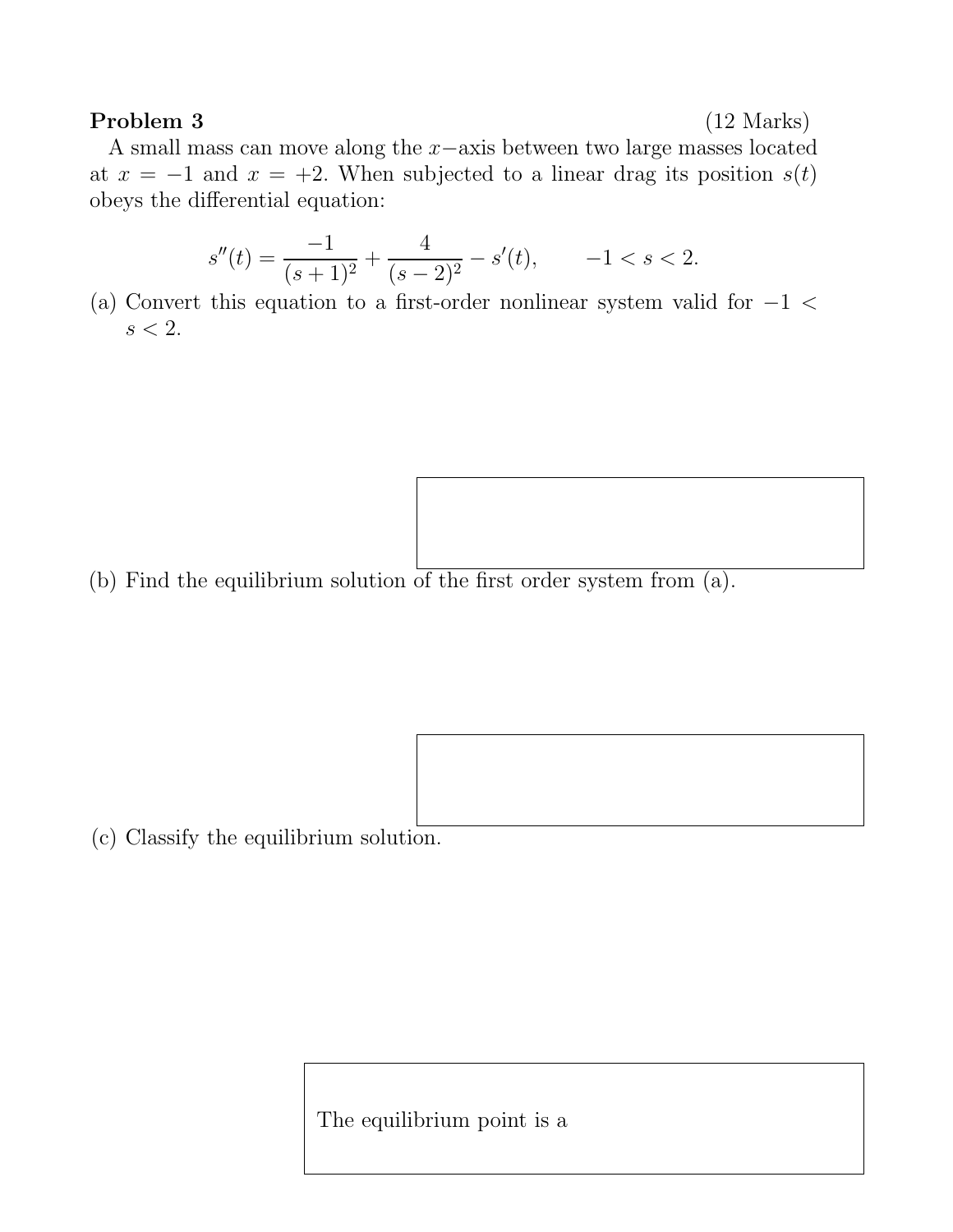(d) Sketch the phase plane (vector field) and include several possible solution curves.

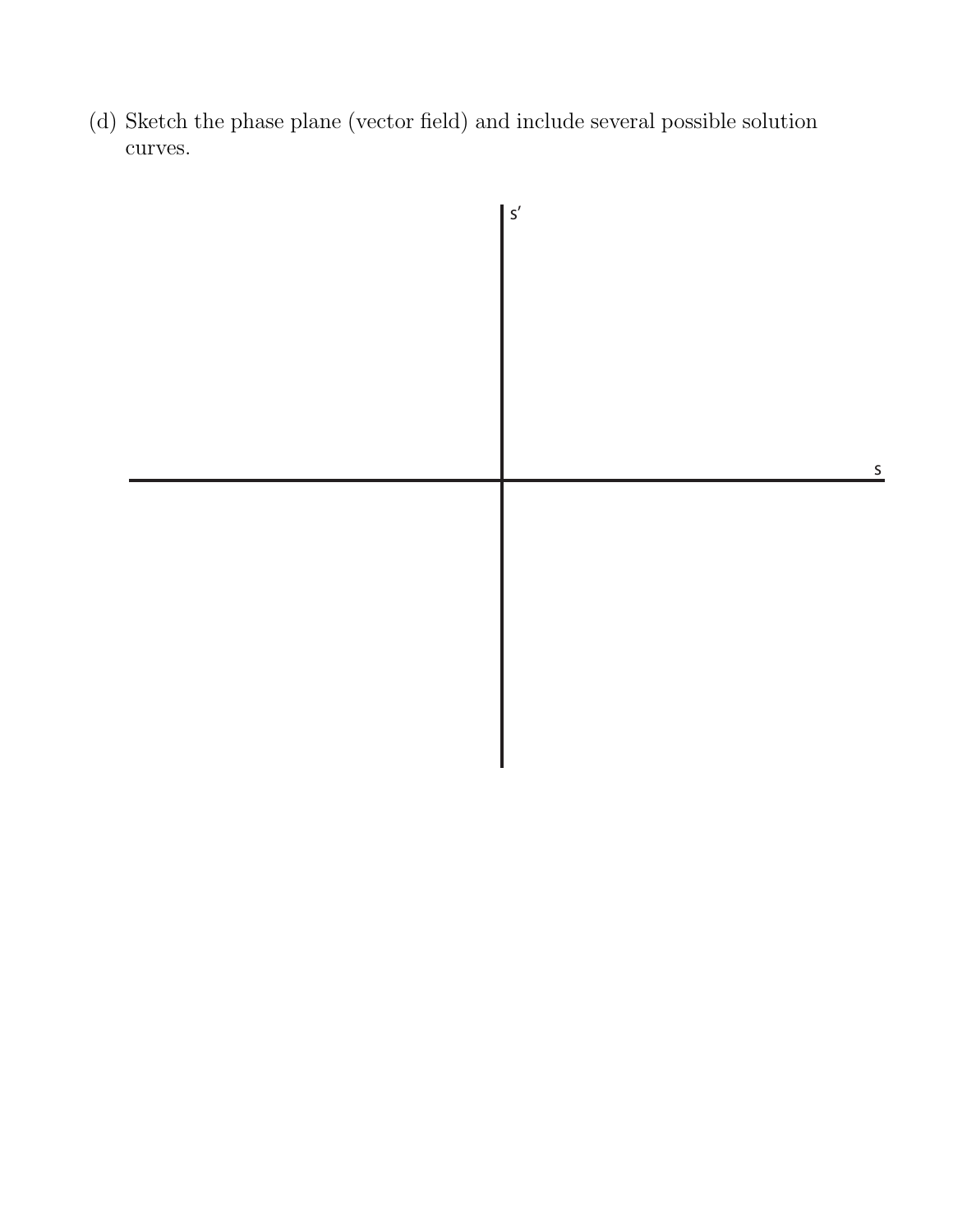# Problem 4 (12 Marks) (a) Find all values of m so that  $y = t^m$  satisfies  $t^2y'' - 6y = 0$ .

$$
m =
$$

(b) Consider the problem  $t^2y'' - 6y = t^3$ . Rewrite this as a first order linear system.

(c) Find a fundamental matrix for the system.

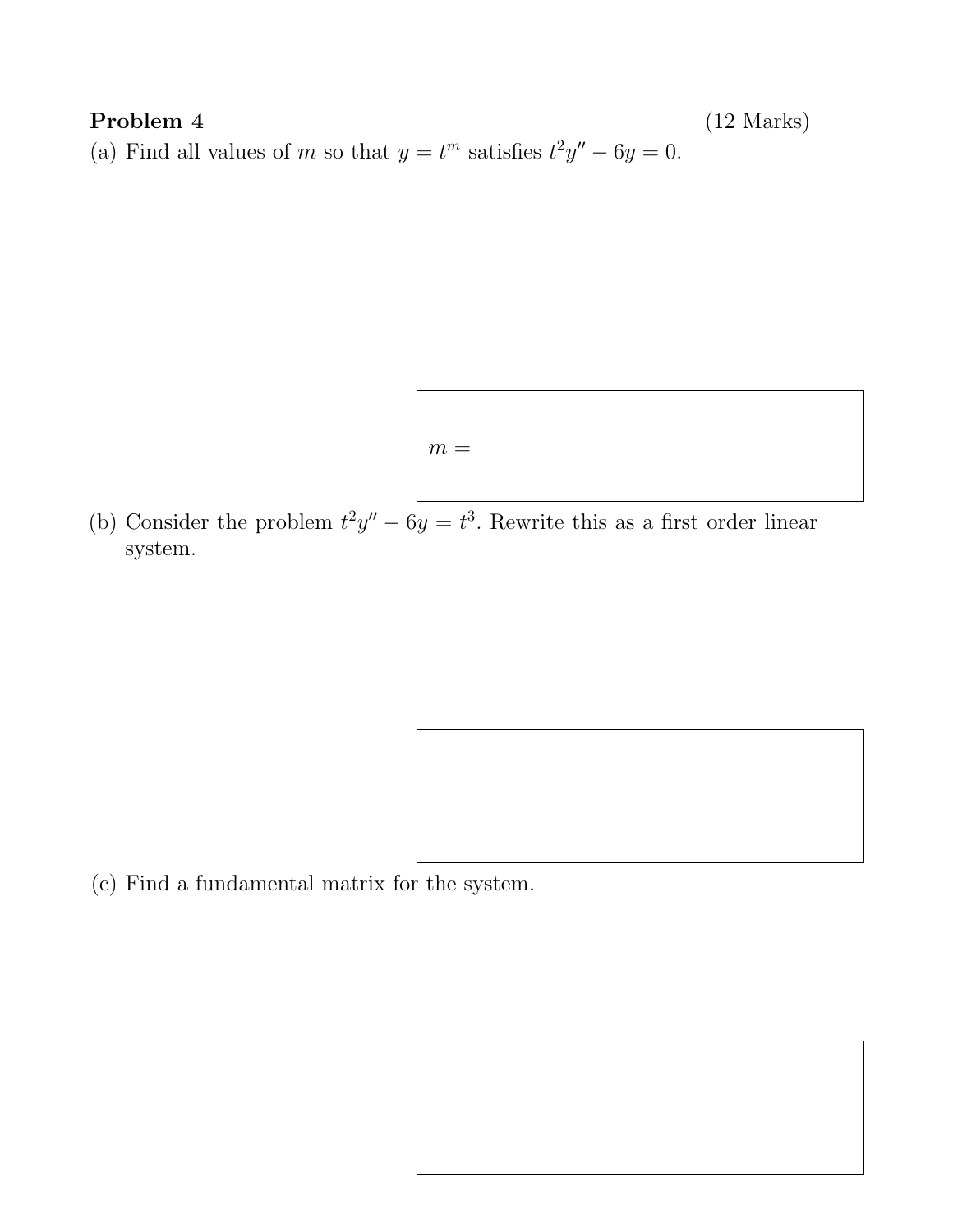(d) Use variation of parameters to find the general solution of the forced problem in part (b).